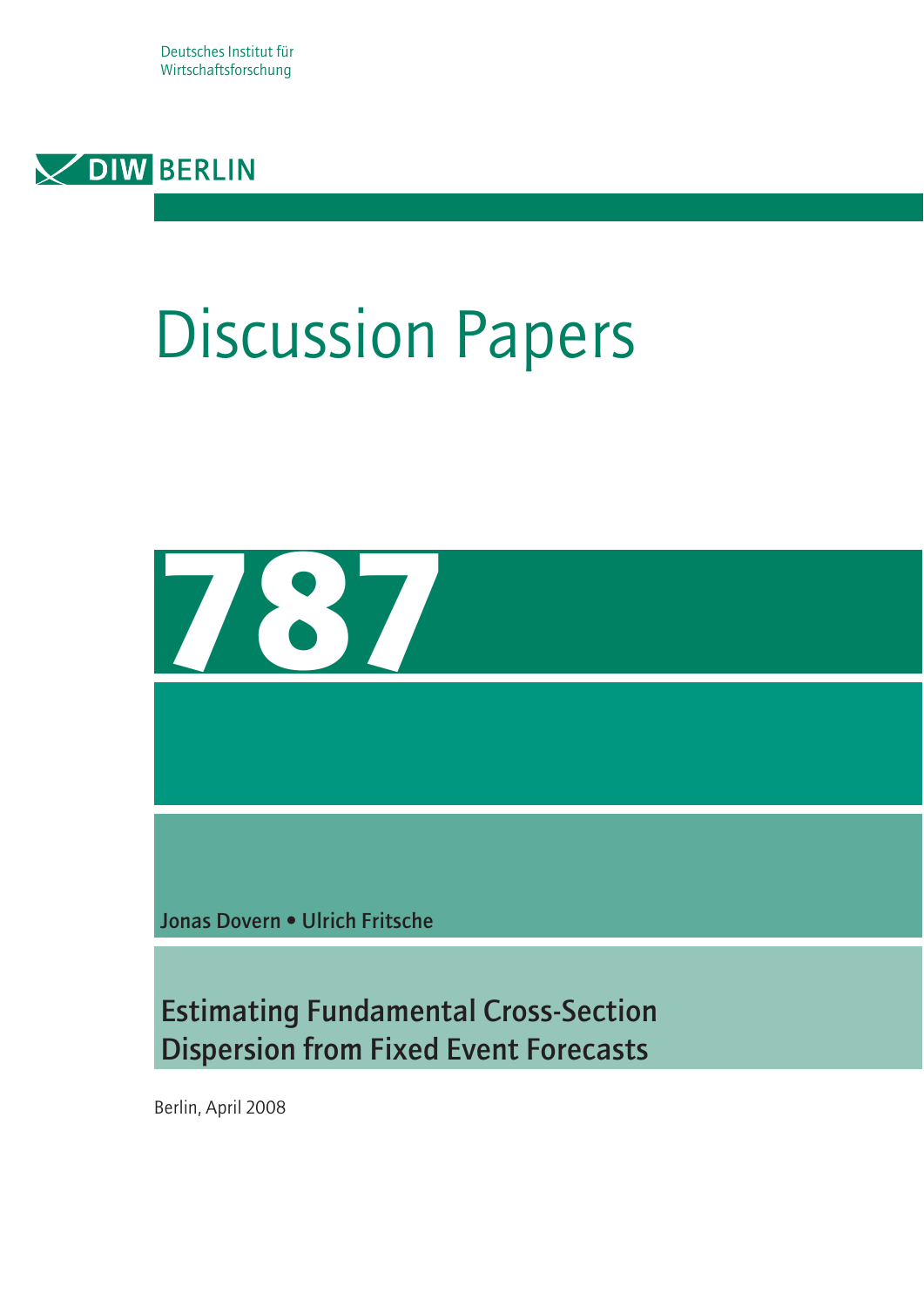Opinions expressed in this paper are those of the author and do not necessarily reflect views of the institute.

IMPRESSUM

© DIW Berlin, 2008

DIW Berlin German Institute for Economic Research Mohrenstr. 58 10117 Berlin Tel. +49 (30) 897 89-0 Fax +49 (30) 897 89-200 http://www.diw.de

ISSN print edition 1433-0210 ISSN electronic edition 1619-4535

Available for free downloading from the DIW Berlin website.

Discussion Papers of DIW Berlin are indexed in RePEc and SSRN. Papers can be downloaded free of charge from the following websites:

http://www.diw.de/english/products/publications/discussion\_papers/27539.html http://ideas.repec.org/s/diw/diwwpp.html http://papers.ssrn.com/sol3/JELJOUR\_Results.cfm?form\_name=journalbrowse&journal\_id=1079991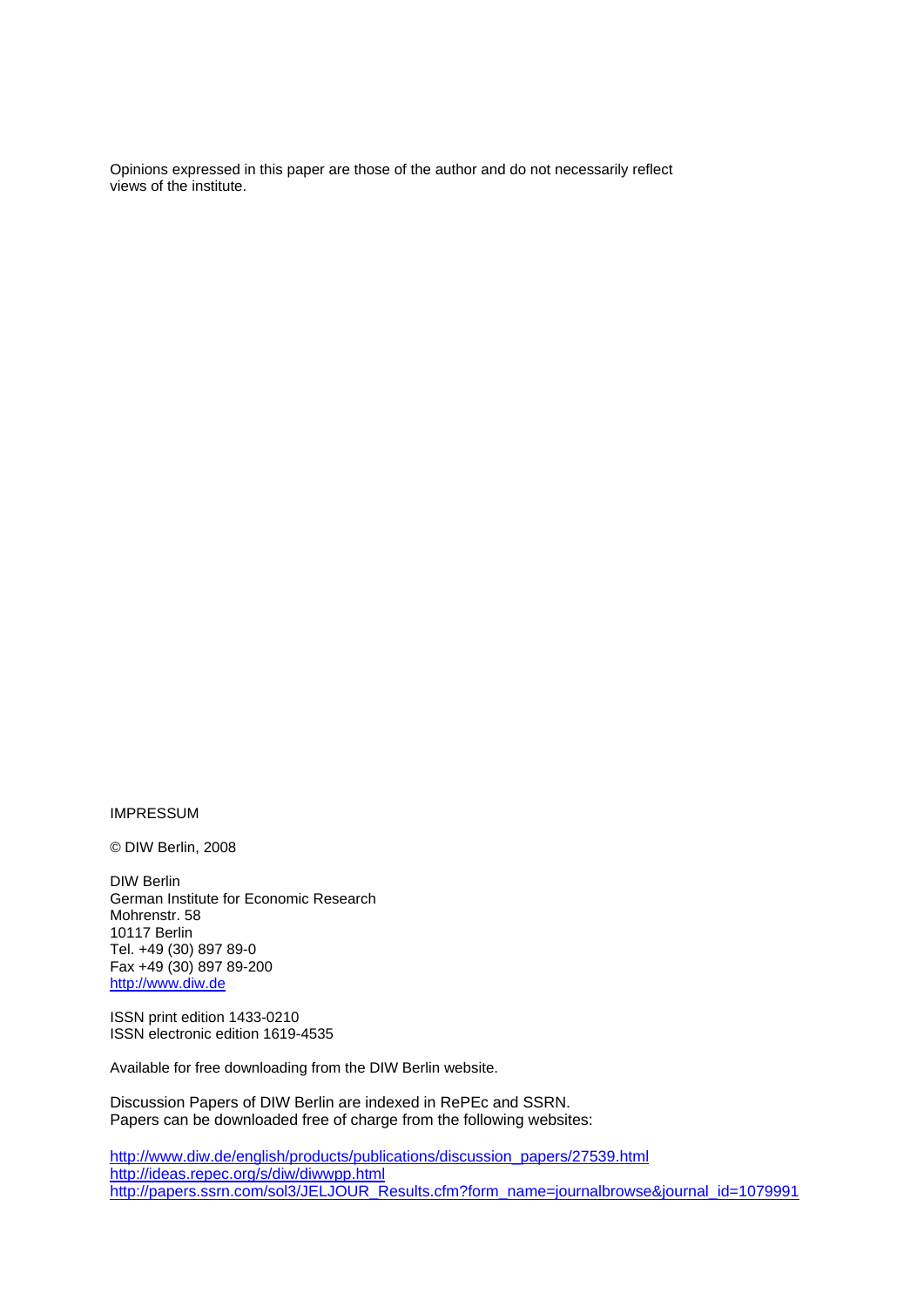# ESTIMATING FUNDAMENTAL CROSS-SECTION DISPERSION FROM FIXED EVENT FORECASTS

JONAS DOVERN AND ULRICH FRITSCHE

April 22, 2008

Abstract. A couple of recent papers have shifted the focus towards disagreement of professional forecasters. When dealing with survey data that is sampled at a frequency higher than annual and that includes only fixed event forecasts, e.g. expectation of average annual growth rates measures of disagreement across forecasters naturally are distorted by a component that mainly reflects the time varying forecast horizon. We use data from the Survey of Professional Forecasters, which reports both fixed event and fixed horizon forecasts, to evaluate different methods for extracting the "fundamental" component of disagreement. Based on the paper's results we suggest two methods to estimate dispersion measures from panels of fixed event forecasts: a moving average transformation of the underlying forecasts and estimation with constant forecast-horizoneffects. Both models are easy to handle and deliver equally well performing results, which show a surprisingly high correlation (up to 0.94) with the true dispersion.

Keywords: survey data, dispersion, disagreement, fixed event forecasts JEL Classification: C22, C32, E37

# 1. INTRODUCTION

The extent of disagreement about the future paths of macroecononomic variables is remarkably high – even among professional forecasters (Zarnowitz and Lambros, 1987, Gallo et al., 2002). It can be argued that cross-section dispersion or disagreement is mirroring underlying uncertainty (Giordani and Söderlind, 2003). Measures on the dispersion of predictions are therefore frequently used to proxy the degree of uncertainty surrounding the point forecasts for macroeconomic variables. When derived from fixed event forecasts i.e. forecasts that are repeatedly made for one specific target variable like e.g. the annual growth for a specific calendar year, every measure of fundamental dispersion is distorted by the fact that the forecast horizon is time varying  $-$  a problem which is not found in data sharing the same forecast horizon (fixed horizon forecasts). In this paper, we analyze which approach among a group of alternatives is best suited to overcome this problem.

Several theories suggest that increased uncertainty leads to costs in terms of welfare. Friedman (1977) and Ball (1992) demonstrate for instance how increasing inflation uncertainty leads to higher losses in aggregate output. Consequently, it is desirable for economic agents as well as for researchers to have at hand a good proxy for the uncertainty attached to a given forecast of a variable. Giordani and Söderlind (2003) claim that using cross-sectional dispersion measures from survey data on forecasts constitutes a valuable approach for estimating uncertainty that is superior or at least complementary to time series approaches like e.g. GARCH models.

Jonas Dovern, The Kiel Institute for the World Economy (IfW), jonas.dovern@ifw-kiel.de. Ulrich Fritsche, University Hamburg, Department Economics and Politics, and German Institute for Economics Research (DIW Berlin), ulrich.fritsche@wiso.uni-hamburg.de. The views presented in this paper reflect the authors' opinion, and do not necessarily coincide with those of other persons affiliated with the IfW or DIW Berlin.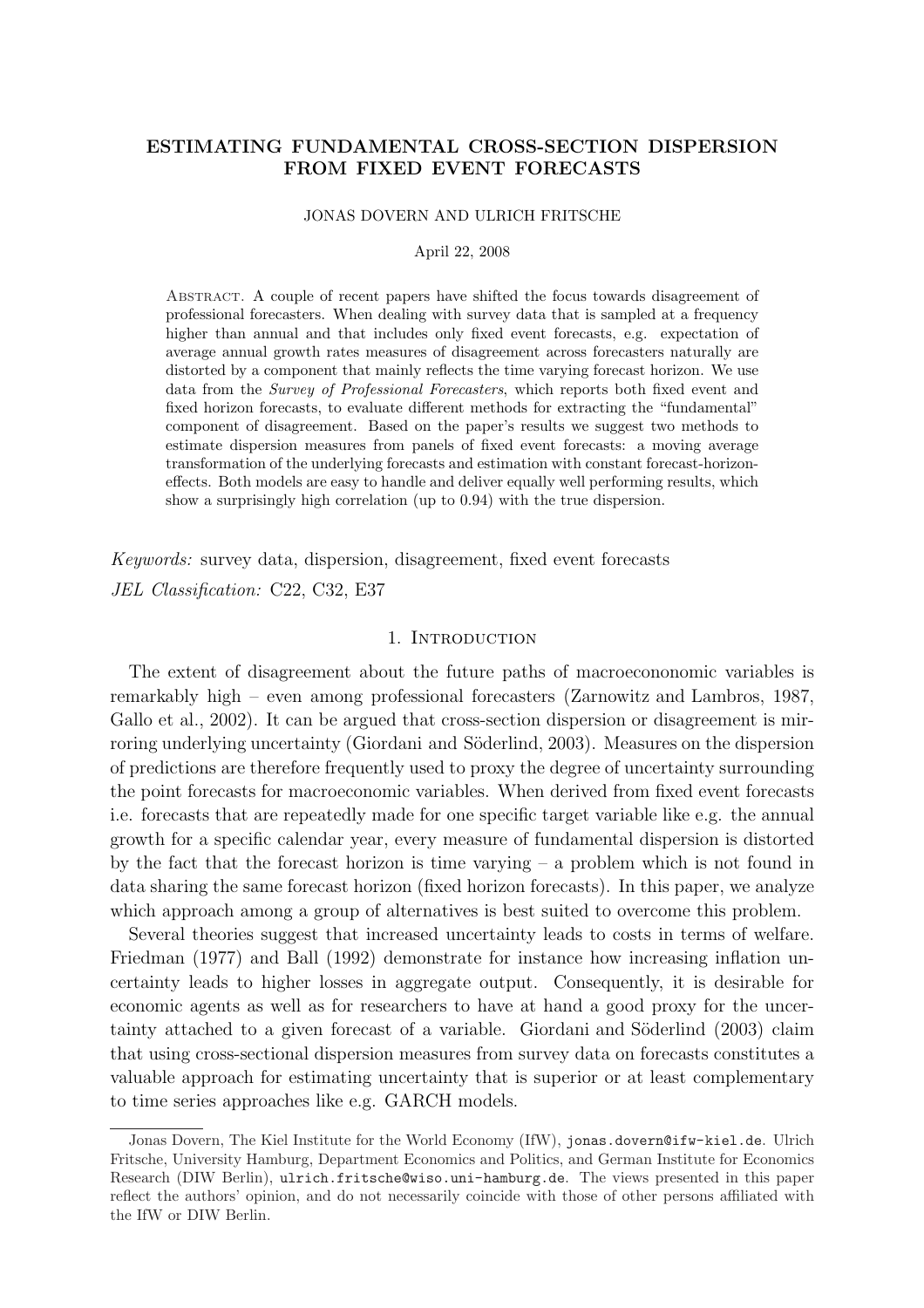It should be mentioned, however, that there is a dispute about the validity of this result (Bomberger, 1996, Rich and Tracy, 2003, Döpke and Fritsche, 2006). And a bunch of other theories exist that advocate sources for disagreement, i.e. forecast dispersion, other than pure uncertainty. Models of information transmission stress the role of time lags in the transmission of "news" to different agents in the macroeconomy  $-$  a process which is accompanied by shifts in the dispersion of beliefs as e.g. Mankiw et al. (2003) have shown. Recent models by Mankiw and Reis (2002) and Carroll (2003) follow the line of argumentation laid out by the assumption of diverging information sets. In particular, Carroll (2003) proposes a micro-founded model of transmission of inflation expectations between professional forecasters and households.<sup>1</sup>

Another factor explaining disagreement can be found in the usage of differing models and the existence of ideological beliefs. Economists generally have no consensus over "the one and only" model. For example, Fuller and Geide-Stevenson (2003) report that the members of the American Economic Association reach no consensus on the timeseries properties of real gross domestic product (GDP). Unfortunately, there is little systematic direct evidence on forecasters preferred models and theories. The study of Batchelor and Dua (1990) constitutes an exception and documents considerable differences among forecasters.

In addition it is sometimes argued, that different forecasters face diverging incentives to cheat, to seek rents or to influence the public debate. For those reasons, forecast accuracy might not be the only aim of the forecasters (Laster et al., 1999, Ehrbeck and Waldmann, 1996). A related source of forecasters' disagreement might be seen in forecasting as part of the policy advice process. In particular, Stege (1989) finds some – at least anecdotal – evidence of so-called "intentional" forecast errors, i.e. the forecaster predicts something to prevent it. Insofar the forecasters represent diverging political and ideological viewpoints the forecasts will differ accordingly. Furthermore, Kirchgässner (1999) argues that under standard assumptions of rent-seeking behavior economic advisers will try to promote their political clients.

Assuming nevertheless that the argument about a reasonably strong connection of dispersion and uncertainty made for instance by Giordani and Söderlind (2003) holds, practitioners and applied researchers are usually interested in a measure of uncertainty that is unaffected by changing institutional factors and more importantly time varying forecast horizons. This is why so far exclusively survey data on fixed horizon forecasts (in most cases twelve months ahead forecasts) have been used for this purpose. It is well documented, that forecast dispersion in fixed event panels has a remarkable proportion which is "non-fundamental" in a sense that this part of cross-section dispersion is driven by the time varying forecast horizons rather than by macroeconomic uncertainty (Gallo et al., 2002, Patton and Timmermann, 2007). Theoretical justifications can be found in early works by Lucas (1973) or Townsend (1983). Unfortunately, a good number of data sets provide only fixed event forecasts rather than fixed horizon forecasts. And given a scarce data situation for a particular country or variable, one would like to use these fixed event forecasts to measure uncertainty. At the same time, one would like to control for "nonfundamental" factors as the influence of the forecast horizon on dispersion. This paper suggests some empirical approaches for this task and assesses their relative performance.

To illustrate the argument treated in this paper, Table 1 shows the correlation coefficients between the cross-sectional standard deviation derived from fixed event forecasts

<sup>&</sup>lt;sup>1</sup>See Roberts (1997) and Branch (2004), among others, for related work.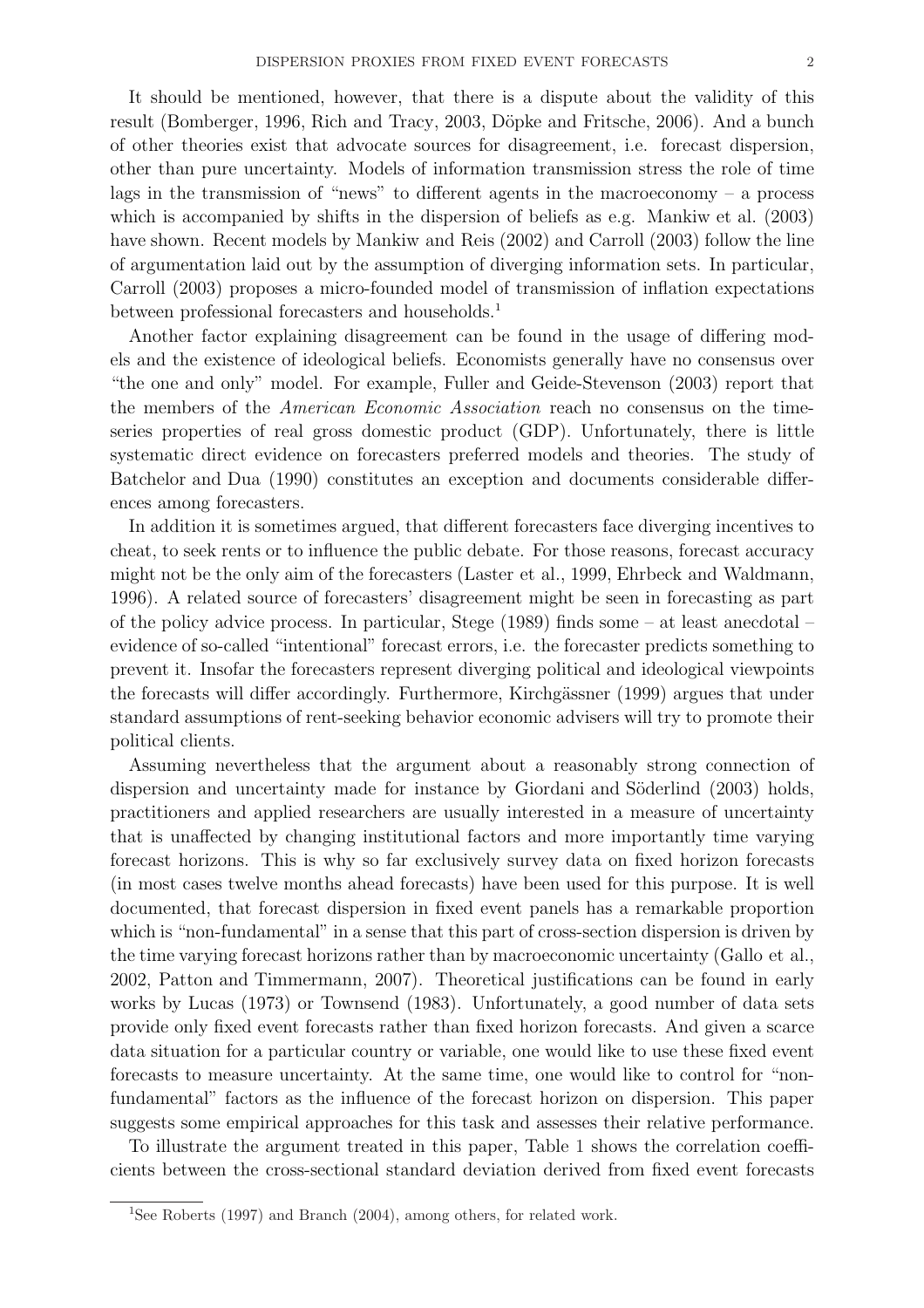|              | Current year  | Next year | 12-months       | Current year  | Next year       | 12-months |
|--------------|---------------|-----------|-----------------|---------------|-----------------|-----------|
|              | (fixed event) |           | (fixed horizon) | (fixed event) | (fixed horizon) |           |
|              | drgdp         |           |                 |               |                 |           |
| Current year | 1.00          |           |                 | 1.00          |                 |           |
| Next year    | 0.65          | 1.00      |                 | 0.75          | 1.00            |           |
| 12-Month     | 0.61<br>0.58  |           | 0.63<br>1.00    |               | 0.85            | 1.00      |
|              | cpi           |           |                 | tbill         |                 |           |
| Current year | 1.00          |           |                 | 1.00          |                 |           |
| Next year    | 0.82          | 1.00      |                 | 0.81          | 1.00            |           |
| $12$ -Month  | 0.82          | 0.94      | 1.00            | 0.74          | 0.85            | 1.00      |

Table 1. Correlation of different dispersion measures

and those derived from fixed horizon forecasts.<sup>2</sup> Two observations are worth pointing out. First, the correlation between the dispersions derived from fixed horizon forecasts and those based on predictions for the current year's annual figures are in all cases smaller than those with the dispersion based on predictions for the next year's annual figures. This is not surprising as one would expect that the dispersion across panelists is most affected by the shrinking forecast horizon when the latter comes close to zero and some of the relevant data for the forecast is already in the information set of the forecasters. Patton and Timmermann (2007) indeed show that much of the reduction of cross-sectional dispersion is observed when the forecast horizon becomes smaller than one year rather than during the year before. Second, the correlations are especially low in the case of forecasts for the growth rate of real output.

In the course of the paper we test several methods regarding their appropriateness to filter out the "non-fundamental" dispersion – proxied by the standard deviation and the interquartile range. One of the considered method is applied at the level of the individual panel members, whereas all the other methods are applied directly to the empirical crosssection dispersion.

The remainder of the paper is structured as follows. In section 2, different approaches are presented which serve to extract the forecast-horizon-induced component from the dispersion found in fixed event forecast data. In section 3, we briefly review the data sets we use. In section 4, we present the empirical results that assess the performance of the different approaches. Section 5 concludes the paper.

#### 2. Approaches

In this section, we present different modeling frameworks that seem to be adequate to estimate the "fundamental" component of cross-sectional dispersion derived from fixed event forecasts. Throughout the remainder of this paper we adopt the following notation: Let  $\tilde{y}_{t,i}^0$  denote the forecast for a variable for the current calendar year made by forecaster i at time t. Analogously,  $\tilde{y}_{t,i}^1$  denotes her forecast for next year's annual figure. In case of growth rates being forecasted, the forecast for the quarter-to-quarter growth rate at time s made by the same forecaster at time t is given by  $y_{t,i}^s$ . We compute the twelve-monthsahead growth forecast of each panelist as  $\hat{y}_{t,i}^{12} =$  $\frac{10y}{113}$  $t_{k=0}^{3}(y_{t,i}^{t+k}/100+1)-1$ י<br>ד ∗ 100.

The different cross-sectional dispersions at each sample point are calculated as the standard deviation across all N forecasts or their interquartile range. We denote them as  $D_t^{\tilde{y}^0}$  $\frac{y^{\circ}}{t}$ ,

<sup>2</sup>Results using alterative measures like the interquartile range are similar. We use the well-known U.S. data set of quarterly macroeconomic forecasts from the Survey of Professional Forecasters. For more details see section 3 below.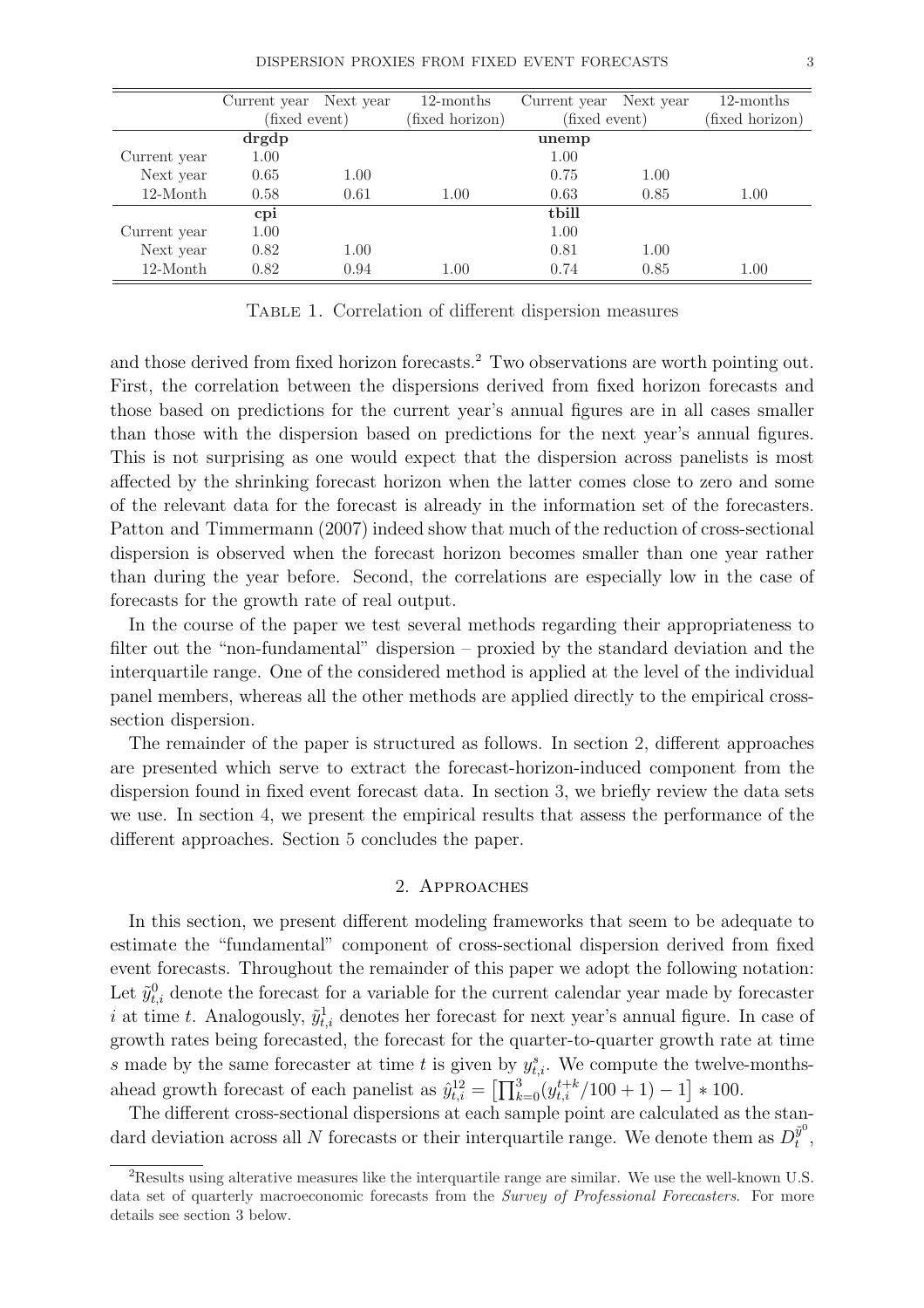$D_t^{\tilde y^1}$  $\tilde{y}^1_t$ , and  $D_t^{\hat{y}^{12}}$  $\hat{y}^{12}$  respectively. Since  $\hat{y}^{12}_{t,i}$  is unaffected by seasonal influences and the forecast horizon is fixed over time, we don't expect  $D_t^{\hat{y}^{12}}$  $y^{T}$  to show any seasonal patterns. Rather, it should only reflect disagreement due to the prevailing macroeconomic uncertainty.

From the six candidate approaches which we will consider in this paper, one is different from the remaining five approaches in the sense that it tackles the problem at a fundamentally different point. This one approach is non-parametric, intuitive, and simple; it involves approximation of the twelve-months-ahead forecasts in a first step, and calculation of a dispersion measure across those approximative fixed horizon forecasts in a second step. In contrast, all other methods take the dispersion as measured over fixed event forecasts as input and use different parametric time-series approaches to decompose this dispersion into different components one of which represents the fundamental degree of dispersion we are interested in.

2.1. Estimation via Approximation of fixed horizon forecasts. If someone is interested in the dispersion across (unobserved) fixed horizon forecasts, a natural way of calculation is based on an approximation of those unknown forecasts. To this end, we construct simple proxies for the twelve-months-ahead forecasts by taking a weighted moving average of fixed event forecasts (Heppke-Falk and Hüfner, 2004, Smant, 2002), namely the forecasts for two subsequent calendar years.

(1) 
$$
\hat{y}_{t,i}^{12} = \frac{4-q+1}{4} \tilde{y}_{t,i}^0 + \frac{q-1}{4} \tilde{y}_{t,i}^1,
$$

where  $q$  is equal to one in each first quarter of the year, equal to two in each second quarter of the year, and so on. As an example, consider the situation in the second quarter of 2007. We would compute a proxy for the twelve-months-ahead forecast with target date 2008Q1 by taking 3/4 of  $\tilde{y}_{07Q2,i}^{07}$  and adding 1/4 of  $\tilde{y}_{07Q2,i}^{08}$ .

In a second step, we compute a measure of dispersion, let's say  $D_t^{\hat{\theta}^{12}}$  $\int_t^{y^{12}}$ , like the standard deviation or the interquartile range, across all individual forecasters at each point in time.

2.2. Estimation via Time-Series Decompositions. The other methods take a different route and start from the dispersion calculated across fixed event forecasts. Formally, we assume that we can write  $D_t^{\tilde{y}^k}$  $y^{\kappa}$ ,  $k \in \{0, 1\}$ , as the sum of two components and a residual term

(2) 
$$
D_t^{\tilde{y}^k} = D_t^{\tilde{y}^k f} + D_t^{\tilde{y}^k h} + \epsilon_t.
$$

Here  $D_t^{\hat{y}^k h}$  denotes the component that is driven by the time varying forecast horizon and contains no valuable information about the fundamental disagreement among the forecasters. On the other hand,  $D_t^{\tilde{y}^k}$  $y^{n}$  is the fundamental component. It is driven by the same underlying factors as  $D_t^{\hat{y}^{12}}$  and should follow a sample path with similar dynamic properties. It is this component that we want to use as a proxy for the (in case of survey data on fixed event forecasts) unobserved process  $D_t^{\hat{y}^{12}}$  $\frac{y^{12}}{t}$ .

In the remainder of this section, we present different time series models that can serve to extract the fundamental component,  $D_t^{\tilde{y}^k}$  $\tilde{y}^k{}_t^f,$  from the observed time series,  $D_t^{\tilde{y}^k}$  $u_t^{\theta^*}$ . The basic idea behind all five approaches is to determine the seasonal (forecast horizon dependent) component in some way. The methods differ most crucially in the way residual terms are treated, i.e. whether they are assumed to be part of the fundamental component or not.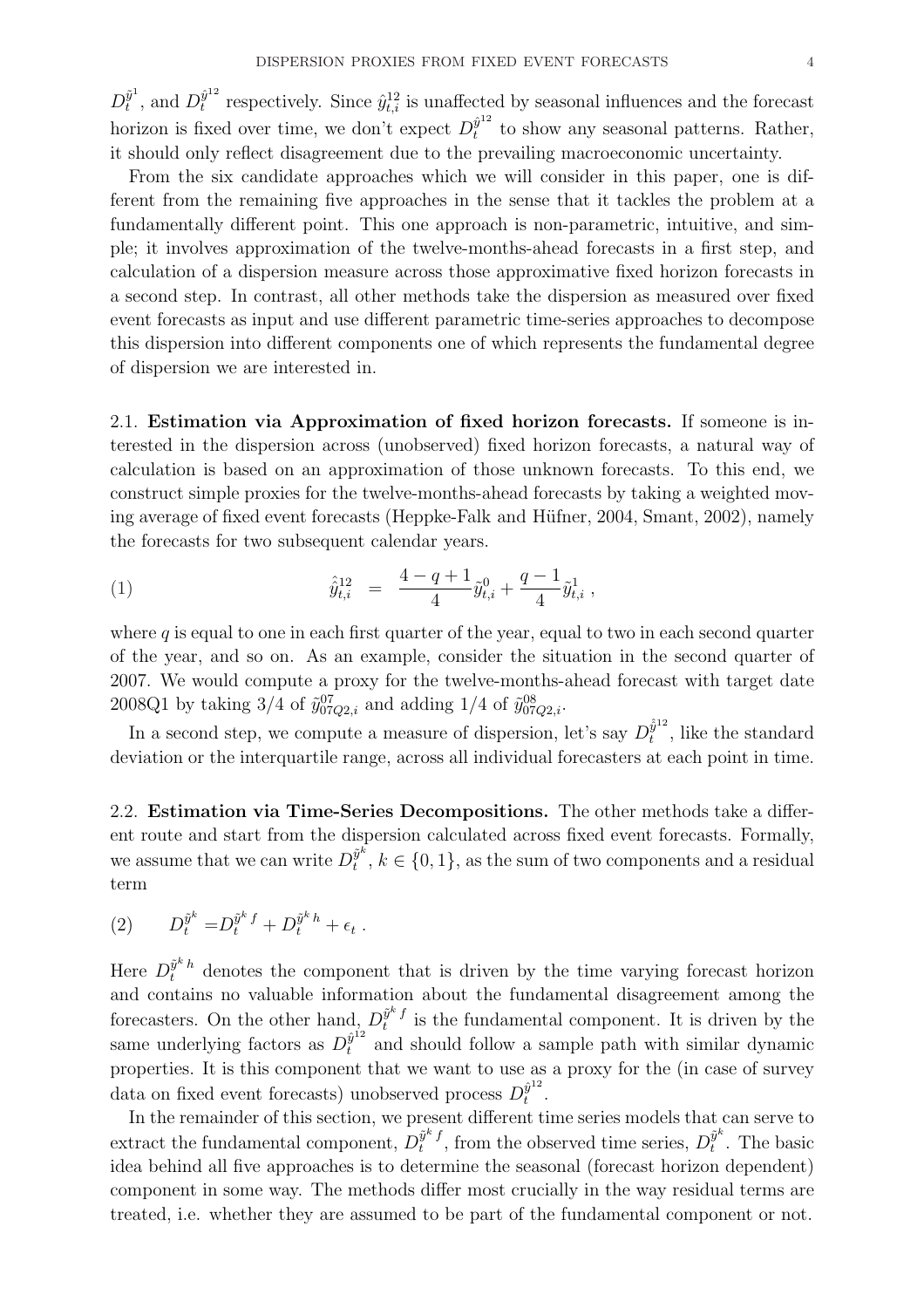2.2.1. Seasonal Adjustment by X12-ARIMA. One natural approach to filter out the component,  $D_t^{\tilde{y}^k h}$  $y^{n}$ <sup>n</sup>, which moves over the year in a repetitive way due to the varying forecast horizon, is the application of a standard seasonal adjustment method. We have chosen the widely used X12-ARIMA procedure (US-Census-Bureau, 2007) for this purpose.

2.2.2. Constant Forecast-Horizon-Effects. Another very simple approach is to assume that the reduction of dispersion caused by a shrinkage of the forecast horizon is constant over time, i.e. there is one  $D_t^{\tilde{y}^k h}$  $y^{n}$ <sup>n</sup> for all first quarters of the years, one for all second quarters of the years, and so on. We can estimate those fixed forecast-horizon-effects by regressing  $D_t^{\tilde{y}^k}$  on a set of quarter-dummies each of them being equal to one only in one specific quarter of the year. The regression equation takes on the form

(3) 
$$
D_t^{\hat{y}^k} = \sum_{i=1}^4 \beta_i D u m_i + v_t.
$$

One can argue that the residuals,  $\hat{v}_t$ , of this kind of regression should be a good approximation to  $D_t^{\tilde{y}^k}$  $y^{n}$ . Note that the first two time series approaches do simply filter out a deterministic seasonal component; all residual shocks are attributed to the fundamental component. This will be different for the following two approaches.

2.2.3. Unobserved Components Model. Yet another approach is to specify an unobserved components model (Harvey, 1989, Durbin and Koopman, 2001) for  $D_t^{\tilde{y}^k}$  $u_t^{y^n}$ . This requires some assumptions about the processes behind  $D_t^{\tilde{y}^k f}$  and  $D_t^{\tilde{y}^k h}$  $y^{\kappa}$ <sup>h</sup>. Since it is not unreasonable to assume that  $D_t^{\tilde{y}^k f}$  $y^{n}$  should exhibit some degree of persistence, we assume here that it follows a random walk process:

(4) 
$$
D_t^{\tilde{y}^k f} = D_{t-1}^{\tilde{y}^k f} + v_t ,
$$

where we assume that  $v_t \sim NID(0, \sigma_v^2)$  is independently distributed from  $\epsilon_t$  above.

For  $D_t^{\tilde{y}^k h}$  $y^{n}$ <sup>n</sup>, we assume that it follows a stochastic seasonal pattern. More specifically, we specify it in such a way that it has a trigonometric form:

(5) 
$$
D_t^{\tilde{y}^k h} = \sum_{i=1}^{s/2} \gamma_{j,t} ,
$$

where s is the number of seasonal frequencies in a year (e.g. 4 for quarterly data) and each of the  $\gamma_{j,t}$  follows a process

$$
\begin{bmatrix} \gamma_{j,t} \\ \gamma_{j,t}^* \end{bmatrix} = \begin{bmatrix} \cos \lambda_j & \sin \lambda_j \\ -\sin \lambda_j & \cos \lambda_j \end{bmatrix} \begin{bmatrix} \gamma_{j,t-1} \\ \gamma_{j,t-1}^* \end{bmatrix} + \begin{bmatrix} \omega_{j,t} \\ \omega_{j,t}^* \end{bmatrix}.
$$

Here  $\lambda = 2\pi j/s$  is the frequency and the disturbances  $\omega_{j,t}$  and  $\omega_{j,t}^*$  are mutually uncorrelated and  $NID(0, \sigma_{\omega}^2)$ . The filtered state estimates (conditional on past information only) of  $D_t^{\tilde{y}^k\,f}$  $y^{r}$  constitute a proxy for the fundamental dispersion.

2.2.4. Bivariate Unobserved Components Model. Whereas we used data on  $D_t^{\tilde{y}^0}$  and  $D_t^{\tilde{y}^1}$ t only separably in the approaches so far, it might be worth specifying a bivariate model to use a richer information set to extract one fundamental component from data on both of the dispersion time series. Such an approach is proposed in this paragraph. More specifically, we assume that  $D_t^{\tilde{y}^0 f}$  and  $D_t^{\tilde{y}^1 f}$  are equal at each point in time, i.e. we require the fundamental component of disagreement among forecasters to be identical for both the disagreement on current calendar year's annual growth rate and the disagreement on next year's growth rate. Given that these two kinds of forecasts are made by forecasters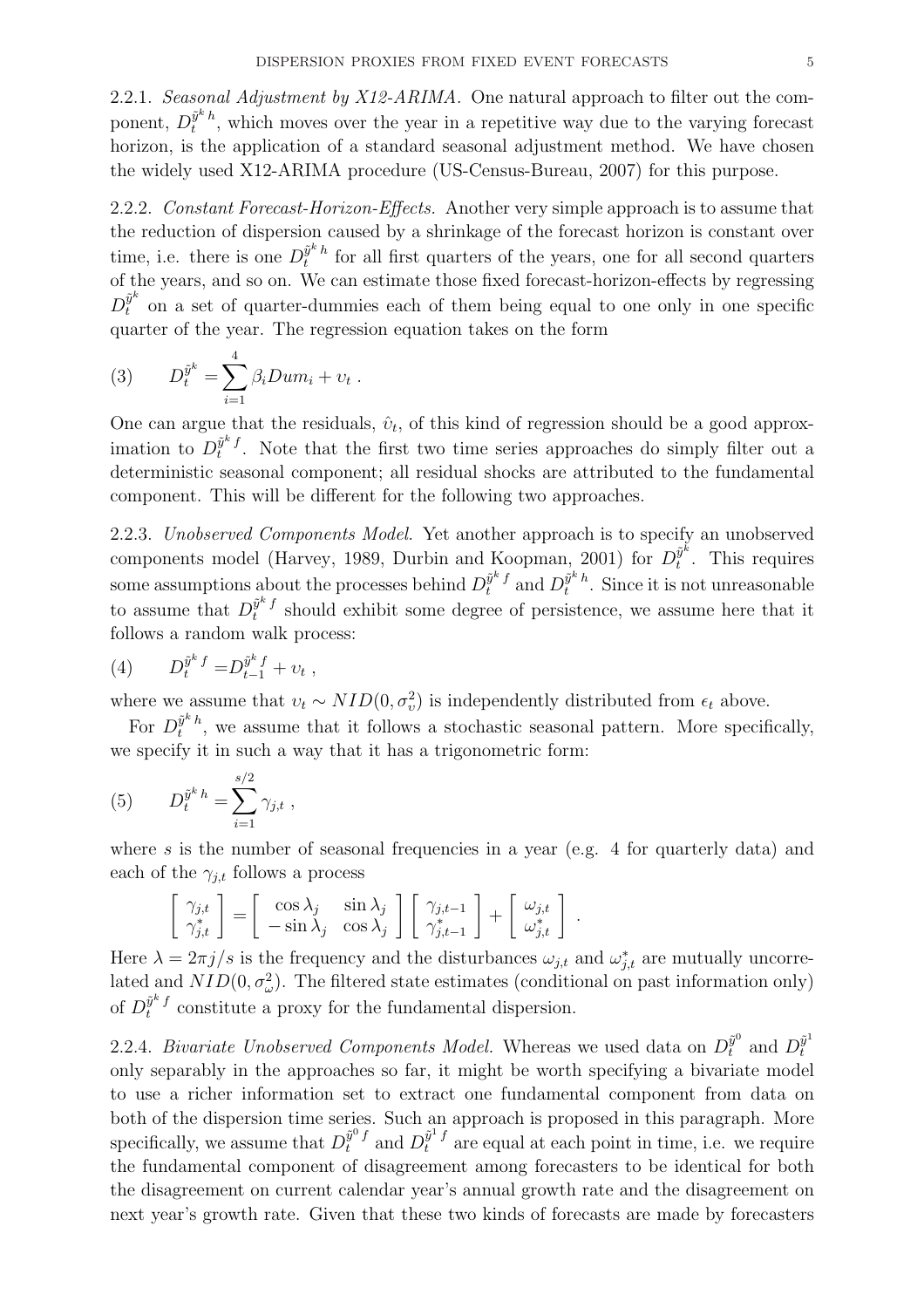We capture the changes in dispersion induced by changing forecast horizons by including dummies for each forecast horizon of eight, seven,  $\dots$ , one quarter(s) at the appropriate point in the specification taken here in this paragraph. Formally, the model is given by  $\overline{F}$   $\overline{F}$ 

that it follows a stationary autoregressive process with a maximum lag order of q.

(6) 
$$
\begin{bmatrix} D_t^{\tilde{y}^0} \\ D_t^{\tilde{y}^1} \end{bmatrix} = D_t^{\tilde{y}f} \begin{bmatrix} 1 \\ 1 \end{bmatrix} + \sum_{i=0}^4 \left( \begin{bmatrix} \beta_i \\ \beta_{i+4} \end{bmatrix} Dum_i \right) + \begin{bmatrix} \epsilon_t^1 \\ \epsilon_t^2 \end{bmatrix},
$$

where  $D_t^{\tilde{y}f}$  $t^{y f}$  evolves according to

$$
D_t^{\tilde{y}f} = L(\beta)D_t^{\tilde{y}f} + \zeta_t.
$$

 $L(\beta)$  is a lag polynomial of order q and the three error terms  $\epsilon_t^1$ ,  $\epsilon_t^2$ , and  $\zeta_t$  are assumed to be uncorrelated and independently identically normally distributed with different but fixed variances. Again, the filtered state estimates for  $D_t^{\tilde{y}f}$  will serve as a proxy for the fundamental degree of dispersion. Note that in both the univariate and the bivariate unobserved components approach we do not add the residual terms to the fundamental component; this is a conceptual difference to the first two time series approaches above.

### 3. DATA

In this paper we use data from the Survey of Professional Forecasters (SPF).<sup>3</sup> The data set reports forecasts on macroeconomic variables from professional forecasters collected through surveys among the panelists. The SPF is the oldest survey in the US that reports forecasts on macroeconomic variables at a quarterly frequency. Its beginning dates back to 1968 although the set of variables has been continuously extended in later years so that the samples do not reach back to 1968 for all variables.<sup>4</sup> Forecasters are anonymous which should minimize the problem of distorted forecasts due to incentive issues (Kahneman and Tversky, 1979, Ehrbeck and Waldmann, 1996, Batchelor, 2007).

We concentrate in this paper on the most prominent macroeconomic variables of the data set, namely the growth rate of the real gross domestic product  $(d\eta d\rho)$ , the inflation rate  $(cpi)$ , the unemployment rate (*unemp*), and the treasury-bill rate (*tbill*). The big advantage of the SPF data set for the purpose of this paper is that it simultaneously provides fixed event and fixed horizon forecasts by all panelists. The forecasters are asked to report not only their predictions for the quarterly development over the next five quarters (from which e.g. four-quarter-ahead forecasts can be deduced) but also their predictions for the annual figures of the current calendar year and those for the next calendar year.

Since panelists are asked to report their beliefs on future levels of GDP rather than the implied growth rates, we need additional information to infer the implied annual growth rate for the current calendar year. It is a natural choice to use real-time data vintages for this purpose as these contain the data which was actually available to the forecasters at

<sup>3</sup>The data can be downloaded at http://www.phil.frb.org/econ/spf/.

<sup>&</sup>lt;sup>4</sup>The survey was taken over by the Federal Reserve Bank of Philadelphia in 1990. The cross-section dimension, i.e. the number of forecasters who take part in the survey, is currently around 30. For more details on the survey see e.g. Croushore (1993).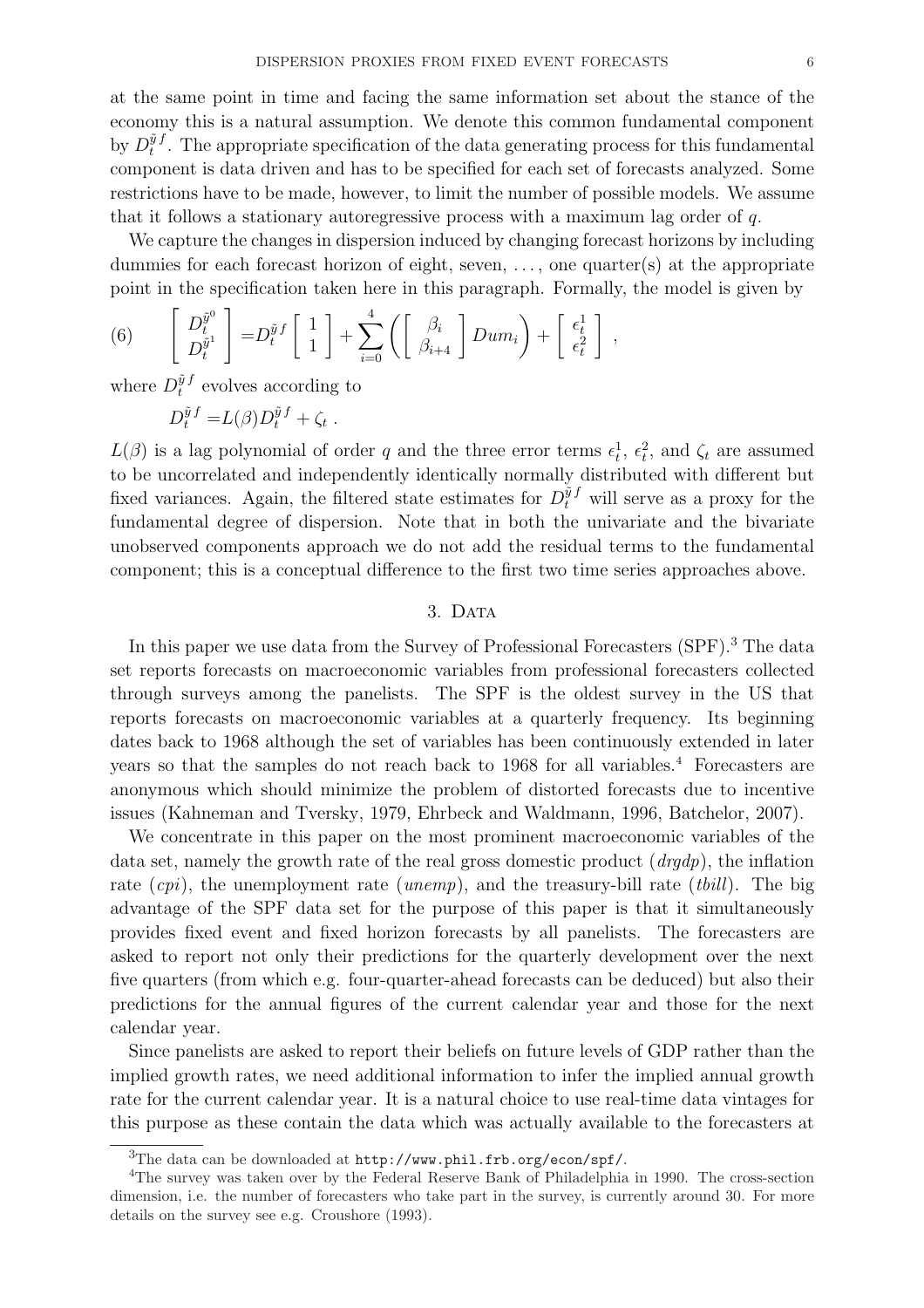each time the survey has been conducted. We use information about the level of aggregate output in the previous calender year from the real-time data set provided by the Federal Reserve Bank of Philadelphia.<sup>5</sup>

To get an impression about the data and the problem one is facing when estimating cross-sectional dispersion from fixed event forecasts, we plot the cross-sectional standard deviations over time in Figure 1. The plots show the dispersion of the forecasts for the current and next calendar year respectively together with the dispersion of the 12-months ahead forecasts. It is evident that those dispersion measures based on the two kinds of fixed event forecasts inherit saisonal patterns. These are naturally more pronounced for the results based on the forecasts for the current calendar year. Another observation is that the saisonal effect seems to be weakest for the dispersion of interest rate forecasts.



s.d.

Figure 1. Cross-Section s.d. of Forecasts

#### 4. Results

In this section, we briefly review the empirical results obtained using the data from the SPF. Regarding the dispersion measure, we confront the results obtained using the crosssectional standard deviation (s.d.) and the interquartile range (iqr) respectively. Since we are interested in constructing the best possible measure for fundamental disagreement from fixed event forecasts, we will use the linear correlation between the different potential proxies and the dispersion derived from the fixed horizon forecasts as the performance criterion.

To ease references to the different methods in tables and the following description of the results, we introduce the labeling scheme presented in Table 2. Given its prominence

<sup>5</sup>The real-time data set can be accessed via http://www.philadelphiafed.org/econ/forecast/real-time-data/index.cfm.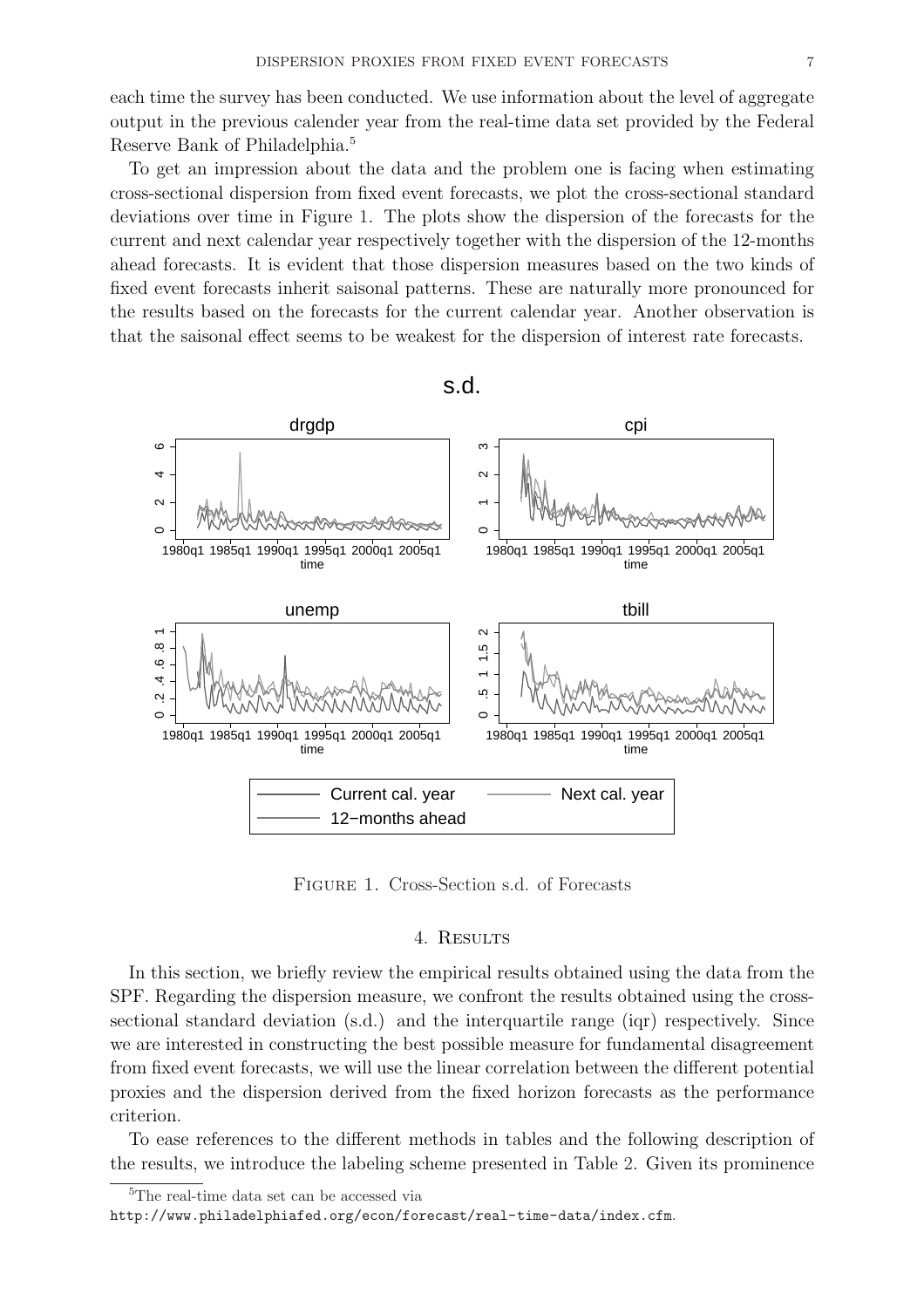| Label    | Method                                                                           |
|----------|----------------------------------------------------------------------------------|
| M1       | Approximation of fixed-horizon FCs                                               |
| $\rm M2$ | Bivariate unobs. components model                                                |
| M3       | Univ. unobs. comp. model based on FCs for current cal. year                      |
| M4       | Univ. unobs. comp. model based on FCs for next cal. year                         |
| M5       | Extraction of sais. comp. by means of dummies based on FCs for current cal. year |
| M6       | Extraction of sais. comp. by means of dummies based on FCs for next cal. year    |
| M7       | Saisonal adjustment of FCs for current cal. year by X12-ARIMA                    |
| M8       | Saisonal adjustment of FCs for next cal. year by X12-ARIMA                       |
| M9       | Unprocessed dispersion across FCs for current cal. year                          |
| M10      | Unprocessed dispersion across FCs for next cal. year                             |

TABLE 2. Labeling of different methods

against the methodologically different other methods and its intuitiveness, we will treat M1 as the reference method, against which we will compare all other methods from here on.

Table 3 contains a bunch of information that describes the empirical results. In what follows, we discuss the different aspects represented in the table. The most important information is given by the first number in each column. Those numbers are the linear correlation coefficient of the proxy obtained by the different methods respectively and the dispersion measure derived directly from the fixed horizon forecasts that are given in the SPF. Ultimately, we would like to know whether the differences in performance according to the correlation coefficient of the different methods are statistically significant. To this end, we use a test based on Fisher's z-transformation (Fisher, 1925) to infer whether we can reject the Null hypothesis that two correlation coefficients are statistically indistinguishable from each other.<sup>6</sup> Information on the test outcomes are given in the table by the numbers in parenthesis. They refer to the p-value of testing the Null hypothesis that the correlation of the corresponding method is equal to the correlation of M1. Values above 5% indicate that we cannot reject the hypothesis of equal correlation coefficients and, hence, equal performance of the two methods.

The test results indicate that the correlation coefficient in the overwhelming number of cases is statistically different, but only in the minority of cases sophisticated methods outperform the simple reference method M1. This result holds for the standard deviation as a common measure of dispersion; it does not hold when using the interquartile range to measure dispersion of forecasts. Considering that the interquartile range is a more appropriate measure of dispersion in those cases where the distribution of forecasts is not symmetric, this could indicate weaknesses of the sophisticated methods relative to M1 when the distribution is for instance skewed.

The methods which indicate a higher correlation with the cross-section dispersion (s.d.) of fixed horizon forecasts compared to M1 are: method M2 in two out of eight cases, method M6 in four out of eight cases, and method M8 in two out of eight cases. In general this does not indicate a clear gain when using quite sophisticated methods. In fact, only M6 looks like a method which is an serious competitor to M1. In case of the interquartile range measure, there is no method which beats the moving-average transformation M1 in terms of a significantly higher correlation coefficient for three out of the four variables.

<sup>&</sup>lt;sup>6</sup>The test takes into account that we are dealing with dependent correlation coefficients in the sense that for three random variables  $x_1, x_2$ , and y we test whether  $corr(x_1, y) - corr(x_2, y) = 0$ , i.e. both correlations are computed against the same random variable.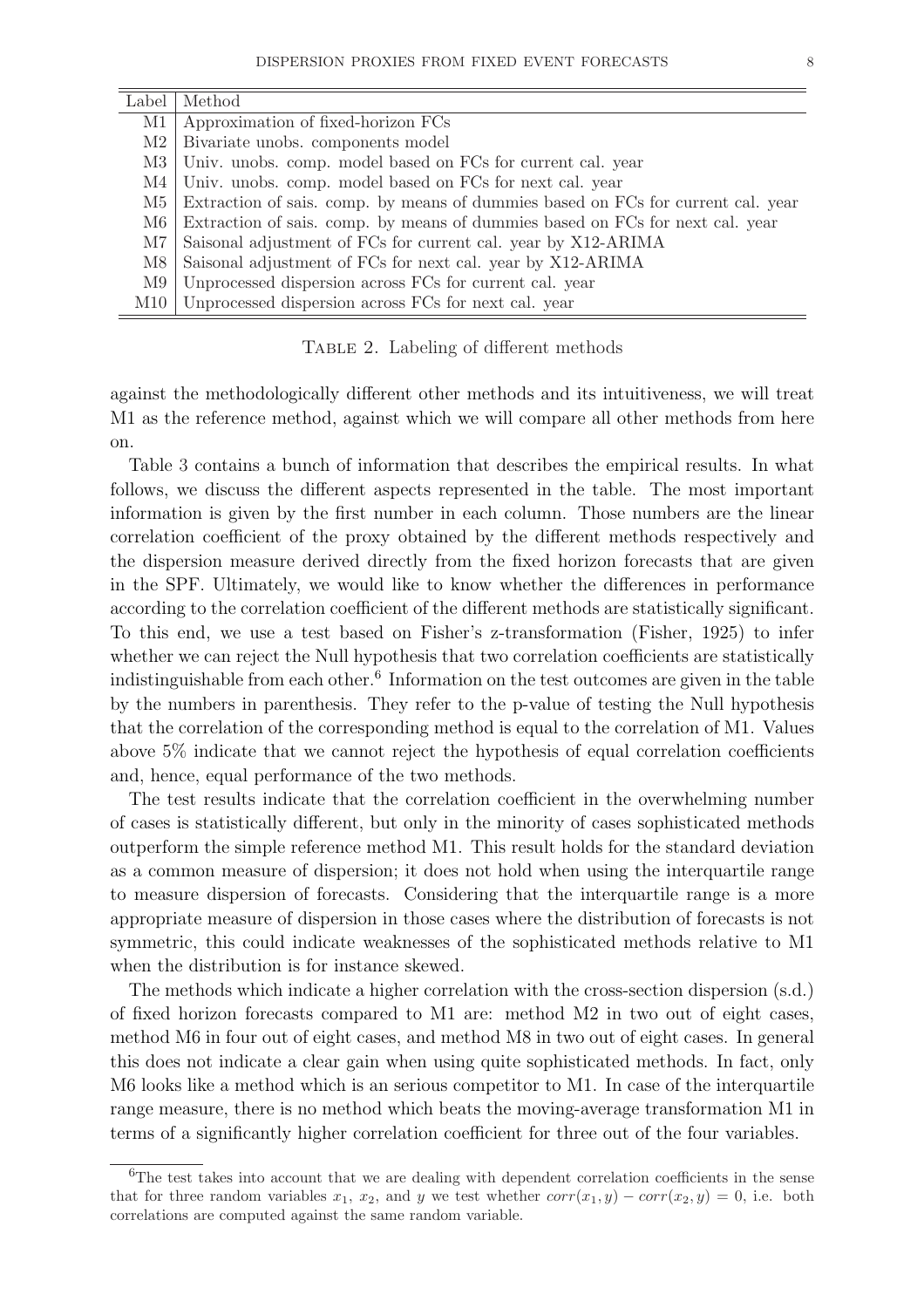|              | IQT           | 0.88             | $0.75*(0.00)$  | $0.67*$ (0.00)                                              | $0.76*(0.00)$  | $0.66*(0.00)$  | 0.88(0.75)                             | $0.73*$ (0.00)             | 0.88(0.92)                                                       | $0.54*$ (0.00)                | 0.86(0.45)                        |                                                                                                                    |                                                                                                                              |                                                                                                                              |                                                                                                               |                              |  |
|--------------|---------------|------------------|----------------|-------------------------------------------------------------|----------------|----------------|----------------------------------------|----------------------------|------------------------------------------------------------------|-------------------------------|-----------------------------------|--------------------------------------------------------------------------------------------------------------------|------------------------------------------------------------------------------------------------------------------------------|------------------------------------------------------------------------------------------------------------------------------|---------------------------------------------------------------------------------------------------------------|------------------------------|--|
| T-Bill Rate  | s.d.          | 0.89             | $0.85*(0.04)$  | $0.75*(0.00)$                                               | 0.90(0.61)     | $0.79*(0.00)$  | $0.93*(0.00)$                          | $0.80*(0.00)$              | $0.94*$ (0.00)                                                   | $0.69*(0.00)$                 | 0.90(0.60)                        | Notes: Numbers refer to the correlation to the dispersion of the actual twelve-months-ahead predictions. Number in | parenthesis show the p-values corresponding to $H_0$ : Correlation of corresponding method is equal to correlation of M1. An | $*$ indicates rejection of $H_0$ at a 95% confidence level. We marked those cases with bold numbers for which an alternative |                                                                                                               |                              |  |
| Unempl. Rate | IQT           | 0.65             | $0.50*(0.02)$  | $0.26*(0.00)$                                               | $0.44*$ (0.01) | $0.37*$ (0.00) | 0.67(0.64)                             | $0.31*(0.00)$              | 0.66(0.82)                                                       | $0.27*$ (0.00)                | 0.63(0.68)                        |                                                                                                                    |                                                                                                                              |                                                                                                                              |                                                                                                               |                              |  |
|              | $\frac{d}{d}$ | 0.83             | $0.90*(0.00)$  | 0.80(0.38)                                                  | 0.82(0.91)     | $0.66*(0.00)$  | $0.89*$ (0.00)                         | $0.28*(0.00)$ 0.56* (0.00) | $0.91*$ (0.00)                                                   | $0.21*(0.00)$ 0.62* (0.00)    |                                   |                                                                                                                    |                                                                                                                              |                                                                                                                              |                                                                                                               |                              |  |
|              | iqr           | 0.60             | 0.59(0.88)     | $0.34*(0.00)$                                               | 0.63(0.78)     | $0.24*(0.00)$  | 0.68(0.20)                             |                            | 0.70(0.10)                                                       |                               | $0.68$ (0.25) $\mid$ 0.83 (0.94)  |                                                                                                                    |                                                                                                                              |                                                                                                                              |                                                                                                               | TABLE 3. Correlation Results |  |
| Inflation    | s.d.          | 0.92             | $0.94*$ (0.05) | $0.84*$ (0.00)                                              | $0.86*$ (0.01) | $0.84*(0.00)$  | $0.94*(0.04)$                          | $0.82*(0.00)$              | 0.94(0.08)                                                       | $0.82*(0.00)$                 | 0.94(0.07)                        |                                                                                                                    |                                                                                                                              |                                                                                                                              |                                                                                                               |                              |  |
| GDP-Growth   | iqr           | 0.76             | 0.74(0.72)     | 0.64(0.06)                                                  | $0.63*(0.05)$  | $0.53*(0.00)$  | $0.83*(0.05)$                          | $0.54*(0.00)$              |                                                                  | $0.82(0.10)$<br>$0.40*(0.00)$ |                                   |                                                                                                                    |                                                                                                                              |                                                                                                                              | method delivers a significantly higher correlation coefficient than M1 rather than a significantly lower one. |                              |  |
|              | s.d.          | 0.82             | 0.80(0.74)     | $\begin{array}{c} 0.78\ (0.32) \\ 0.74\ (0.08) \end{array}$ |                | $0.67* (0.00)$ | $0.62*(0.00)$                          |                            | $\begin{bmatrix} 0.54* & (0.00) \\ 0.70* & (0.00) \end{bmatrix}$ | $0.58*(0.00)$                 | $M10   0.61* (0.00) 0.83* (0.05)$ |                                                                                                                    |                                                                                                                              |                                                                                                                              |                                                                                                               |                              |  |
|              |               | $\overline{\Xi}$ |                |                                                             |                |                | $224$<br>$234$<br>$25$<br>$25$<br>$25$ |                            | M8                                                               | $\overline{\text{M9}}$        |                                   |                                                                                                                    |                                                                                                                              |                                                                                                                              |                                                                                                               |                              |  |

| Correlation Results |  |
|---------------------|--|
|                     |  |
| TABLE 3.            |  |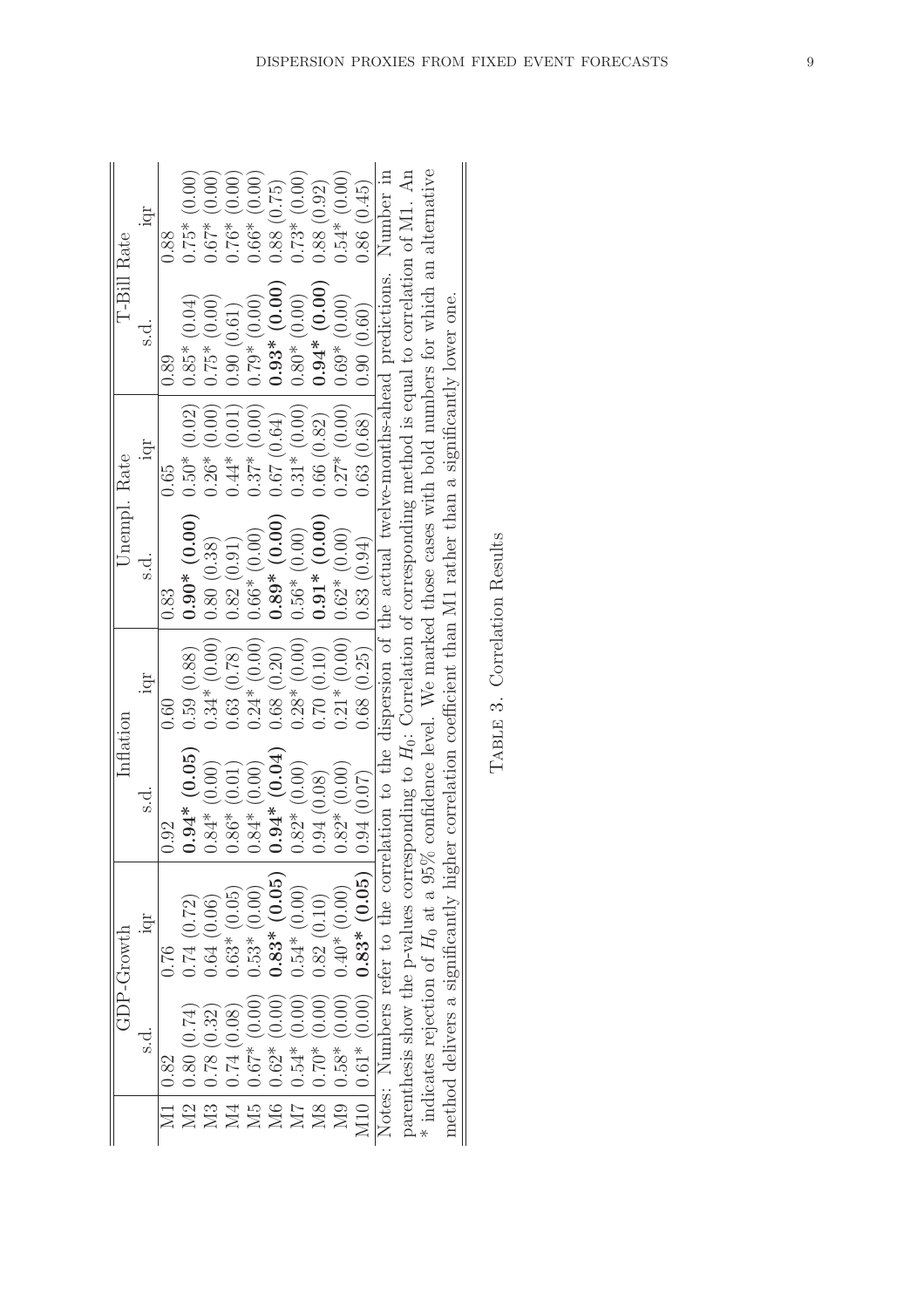

Figure 2. Selected Dispersion Measures: s.d.

True dispersion M1 M2 M6

time

Figures 2 and 3 visually confirm that some of the mentioned methods perform quite well (up to a level shift/scaling factor). Since most researchers presumingly are interested in the dynamics of the cross-section dispersion over time this fact seems negligible. We leave the discussion on re-scaling the proxies for future research. The dynamics of the dispersion derived from fixed horizon forecasts seem to be appropriately reflected especially for the methods M1, M2 and M6.

To test for the best performing model more rigorously, we made use of the idea outlined by Granger and others (Bates and Granger, 1969, Granger and Ramanathan, 1984) for estimating the optimal weights in forecast combination exercises. To that end, we used a panel regression (SUR) of the following form:

(7) 
$$
D_{it}^{\hat{y}^{12}} = \alpha_i + \sum_{j=1}^{8} \beta_j D_{it}^{\hat{y}^j f} + \varepsilon_{it}, \ \sum_{j=1}^{8} \beta_j = 1
$$

time

where  $D_{it}^{\hat{y}^{12}}$  denotes the dispersion from the fixed horizon forecasts and  $D_{it}^{\tilde{y}^{j}f}$ ,  $j = 1, ..., 8$ are the different dispersion approximations based on the competing models (except the unprocessed dispersion measures); the subscript  $i$  refers to the different variables analyzed in this paper ( $i \in \{drgdp, cpi, unemp, toll\}$ ). We estimated the regressions in levels and first differences of the series and for both dispersion measures. The results are summarized in table 4. Once more it is clear, that  $M1$  is by far the most promising method. Although, the results suggest that combining the proxy derived by  $M1$  with other proxies (especially from  $M4$  and  $M8$ ) can improve the quality, we conclude that for practical work  $M1$ constitutes a fairly good approach to proxy the fundamental dispersion from panels of fixed event forecasts.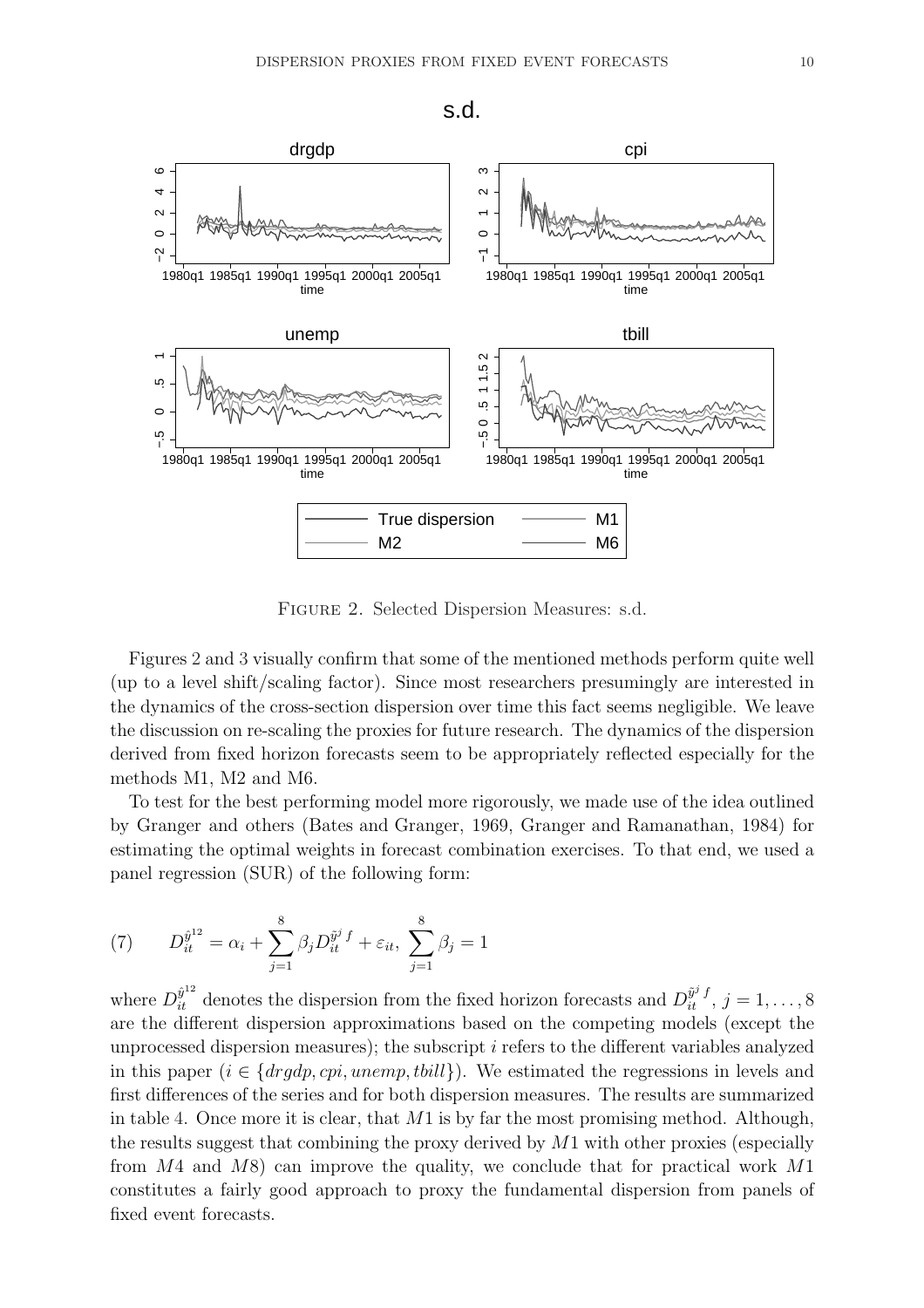iqr



Figure 3. Selected Dispersion Measures: iqr

|               | coefficients<br>$\beta$                                     |     |          |        |            |        |          |        |  |  |  |
|---------------|-------------------------------------------------------------|-----|----------|--------|------------|--------|----------|--------|--|--|--|
| Measure       |                                                             | s.d |          | 1qr    |            |        |          |        |  |  |  |
| Specification | Difference                                                  |     | Level    |        | Difference |        | Level    |        |  |  |  |
| M1            | 0.468                                                       | *** | 0.506    | ***    | 0.532      | ***    | 0.741    | ***    |  |  |  |
| M2            | 0.216                                                       | ∗   | 0.177    |        | $-0.058$   |        | $-0.338$ | ***    |  |  |  |
| M3            | 0.128                                                       |     | $-0.120$ |        | 0.303      | $***$  | 0.111    |        |  |  |  |
| M4            | 0.120                                                       |     | 0.273    | ***    | $-0.006$   |        | 0.242    | ***    |  |  |  |
| M5            | $-0.305$                                                    | *** | $-0.206$ | $\ast$ | $-0.085$   | $\ast$ | $-0.143$ | ***    |  |  |  |
| M6            | 0.106                                                       |     | $-0.061$ |        | 0.156      | ***    | 0.198    | ***    |  |  |  |
| $\rm M7$      | 0.175                                                       | *** | 0.139    | $\ast$ | 0.035      |        | 0.095    | $\ast$ |  |  |  |
| M8            | 0.092                                                       | NA  | 0.293    | NA     | 0.123      | ΝA     | 0.094    | ΝA     |  |  |  |
| Notes:        | "NA" refers to non-availability of an estimated coefficient |     |          |        |            |        |          |        |  |  |  |

value due to the fact that an adding-up constraint was emposed on the sum of the coefficients.\*,\*\*,\*\*\* denotes significance at 10, 5, 1 per cent levels.

Table 4. Results of Forecast Combination Regressions

## 5. Conclusion

In this paper we performed a horse-race: we compared different methods to extract a "fundamental" dispersion component from a panel of fixed event forecasts. The methods which we considered belong to two groups: aggregation and transformation on the level of individual forecasts on the one hand and time-series models to extract deterministic and/or seasonal elements out of the cross-section dispersion on the other hand. We based the horse-race on data from the SPF, the only available data set which provides both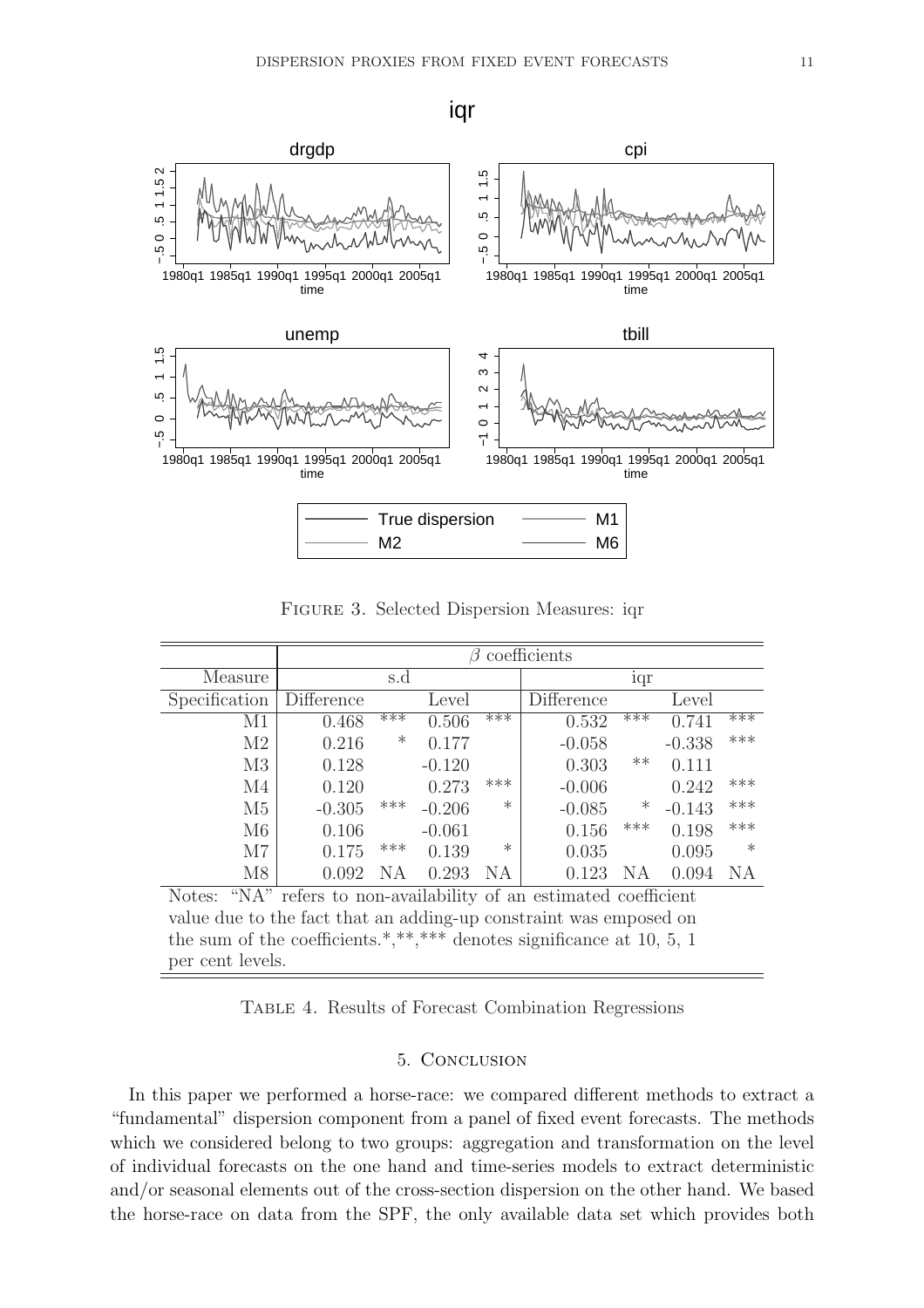information simultaneously – fixed horizon and fixed event forecasts. We assume that the true "fundamental" dispersion is given by a measure of cross-section dispersion derived from the reported fixed horizon forecasts. As a benchmark we used the dispersion of the reported fixed horizon forecasts. The correlation coefficient between the true "fundamental" dispersion and the proxies as a criterion were chosen to judge the relative performance of the different methods.

We can conclude that a moving-average transformation of the fixed event predictions on the level of individual forecasters (M1) performs extremely well for interquartile range and standard deviations measures. There are some other methods that perform comparably well in the case of the standard deviation measure, namely a bivariate unobserved components model (M2), the seasonal dummy method (M5, M6), and seasonal adjustment using a standard procedure like X12-ARIMA (M8). Also the forecast combination exercise reveals that the moving-average method seems to outperform all other candidates. It has by far the largest weight associated with any method, which clearly speaks in favor of this method.

All in all, our results are quite useful for practitioners and researchers as a tested benchmark to calculate dispersion measures from panels of survey data on fixed event forecasts.

#### **REFERENCES**

- Ball, Laurence (1992), "Why does higher inflation raise inflation uncertainty?" Journal of Monetary Economics, 29, 371–378.
- Batchelor, R., and P. Dua (1990), "Forecaster Ideology, Forecasting Technique, and the Accuracy of Economic Forecasts," International Journal of Forecasting, 6, 3–10.
- Batchelor, Roy (2007), "Bias in macroeconomic forecasts," International Journal of Forecasting, 23, 189–203.
- Bates, J. M., and C. W. J. Granger (1969), "The Combination of Forecasts," Operations Research  $Quarterly, 20, 451 - 468.$
- Bomberger, W. A. (1996), "Disagreement as a Measure of Uncertainty," Journal of Money, Credit, and Banking, 28, 318–392.
- Branch, William A. (2004), "The theory of rationally heterogeneous expectations: Evidence from survey data on inflation expectations," The Economic Journal, 114, 592–621.
- Carroll, Christopher D. (2003), "Macroeconomic Expectations of Households and Professional Forecasters," Quarterly Journal of Economics, 118(1), 269–298.
- Croushore, Dean (1993), "Introducing: The Survey of Professional Forecasters," Business review (nov./dec), Federal Reserve Bank of Philadelphia.
- Croushore, Dean, and Tom Stark (2001), "A Real-Time Data Set for Macroeconomists," Journal of Econometrics, 105, 111–130.
- Döpke, Jörg, and Ulrich Fritsche (2006), "When do forecasters disagree? An assessment of German growth and inflation forecast dispersion," International Journal of Forecasting, 22, 125–135.
- Durbin, J., and Siem Jan Koopman (2001), Time Series Analysis by State Space Methods, Oxford University Press, Oxford.
- Ehrbeck, Tilman, and Robert J. Waldmann (1996), "Why are professional forecasters biased? Agency versus behavioral explanations," Quarterly Journal of Economics, 111(1), 21–40.
- Fisher, R. A. (1925), Statistical Methods for Research Workers, Oliver and Boyd, Edinburgh.
- Friedman, Milton (1977), "Nobel Lecture: Inflation and Unemployment," The Journal of Political Economy, 85, 451–472.
- Fuller, D., and D. Geide-Stevenson (2003), "Consensus among Economists: Revisited," The Journal of Economic Education, 34, 369–387.